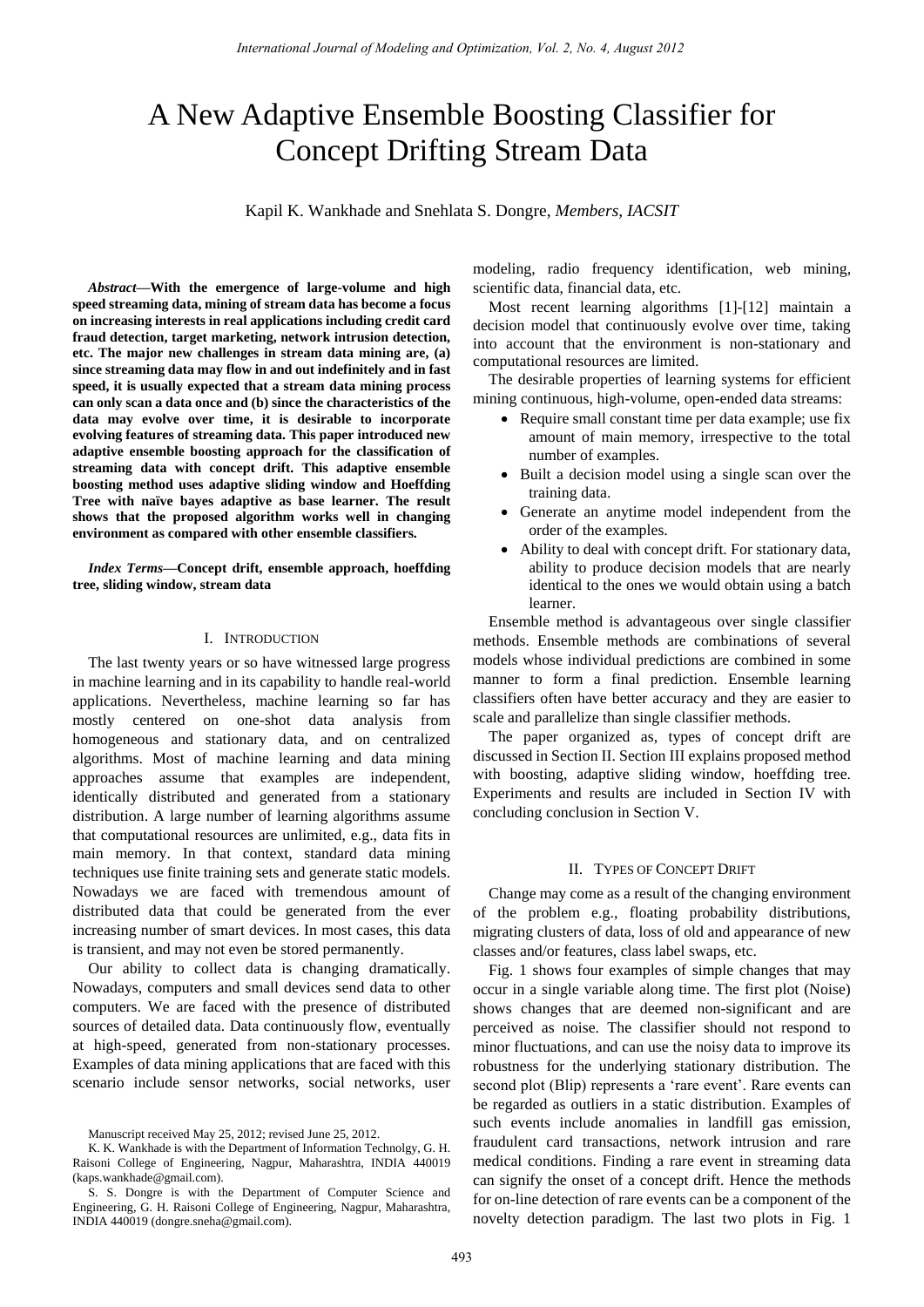(Abrupt) and (Gradual) show typical examples of the two major types of concept drift represented in a single dimension.



Fig. 1. Types of concept change in streaming data.

## III. PROPOSED METHOD

This adaptive ensemble method uses boosting, adaptive sliding window and Hoeffding tree for improvement of performance.

# *A. Boosting*

Boosting is a machine learning meta-algorithm for performing supervised learning. While boosting is not algorithmically constrained, most boosting algorithms consist of iteratively learning weak classifiers with respect to a distribution and adding them to a final strong classifier. When they are added, they are typically weighted in some way that is usually related to the weak learners' accuracy. After a weak learner is added, the data is reweighted; examples that are misclassified gain weight and examples that are classified correctly lose weight. Boosting focuses on the misclassified tuples, it risks overfitting the resulting composite model to such data. Therefore, sometimes the resulting "boosted" model may be less accurate than a single model derived from the same data. Bagging is less susceptible to model overfitting. While both can significantly improve accuracy in comparison to a single model, boosting tends to achieve greater accuracy. There is reason for the improvement in performance that it generates a hypothesis whose error on training set is small by combining many hypotheses whose error may be large. The effect of boosting has to do with variance reduction. However unlike bagging, boosting may also reduce the bias of the learning algorithm.

#### *B. Adaptive Sliding Window*

In data streams environment data comes infinitely and huge in amount. So it is impossible to stores and processes such data fast. To overcome these problems window technique comes forward. Window strategies have been used in conjunction with mining algorithms in two ways: one, externally to the learning algorithm; the window system is used to monitor the error rate of the current model, which under stable distributions should keep decreasing or at most stabilize; when instead this rate grows significantly, change is declared and the base learning algorithm is invoked to revise or rebuild the model with fresh data. A window is maintained that keeps the most recent examples and according to some set of rules from window older examples are dropped.

The idea behind sliding window [13] is that, whenever two "large enough" sub-windows of *W* exhibit "distinct enough" averages, one can conclude that the corresponding expected

values are different, and the older portion of the window is dropped. In other words, *W* is kept as long as possible while the null hypothesis " $\mu$ <sup>*t*</sup> has remained constant in *W*" is sustainable up to confidence *δ*. "Large enough" and "distinct enough" above are made precise by choosing an appropriate statistical test for distribution change, which in general involves the value of  $\delta$ , the lengths of the sub-windows and their contents. At every step, outputs the value of  $\hat{\mu}_w$  as an approximation to  $\mu$ <sup>*w*</sup>.

# *C. Hoeffding Tree*

The Hoeffding Tree algorithm is a decision tree learning method for stream data classification. It typically runs in sublinear time and produces a nearly identical decision tree to that of traditional batch learners. It uses Hoeffding Trees, which exploit the idea that a small sample can be enough to choose an optimal splitting attribute. This idea is supported mathematically by the Hoeffding bound.

Suppose we make *N* independent observations of a randomvariable  $r$  with range  $R$ , where  $r$  is an attribute selection measure. In the case of Hoeffding trees, *r* is information gain. If we compute the mean,  $\bar{r}$  of this sample, the Hoeffding bound states that the true mean of *r* is at least  $\overline{r} - \varepsilon$ , with probability 1- $\delta$ , where  $\delta$  is user-specified and

$$
\varepsilon = \sqrt{\frac{R^2 \ln(1/\delta)}{2N}}\tag{1}
$$

#### *D. Adaptive Ensemble Boosting Classifier*

The designed algorithm uses boosting as ensemble method, sliding window and Hoeffding tree for to improve ensemble performance. Figure 1 shows algorithm for the data stream classification. In this algorithm there are m base models, *D*, a data used for training and initially assigns weight  $w_k$  to each base model equal to 1. The learning algorithm is provided with a series of training datasets  ${x_i}^tC$ *X*:  $y_i^t \in Y$ , i= 1,...,  $m_t$  where t is an index on the changing data, hence  $x_i^t$  is the  $i^{\text{th}}$  instance obtained from the  $i^{\text{th}}$  dataset. The algorithm has two inputs, a supervised classification algorithm, Base classifier to train individual classifiers and the training data  $D^t$  drawn from the current distribution  $P^t(x)$ , *y*) at time *t*. When new data comes at time t, the data is divided into number of sliding windows  $W_1, \ldots, W_n$ . The sliding window is used for change detection, time and memory management. In this algorithm sliding window is parameter and assumption free in the sense that it automatically detects and adapts to the current rate of change. Window is not maintained explicitly but compressed using a variant of the exponential histogram technique [14]. The expected values  $\hat{\mu}_w$  = total / width of respective windows are calculated.

If change detect, it raises change alarm. With using expected values algorithm decides which sub-window has dropped or not. Then algorithm generated one new classifier *ht* , which is then combined with all previous classifiers to create the composite hypothesis  $H_t$ . The decision of  $H_t$  serves as the ensemble decision. The error of the composite hypothesis,  $E^t$ , is computed on new dataset, which is then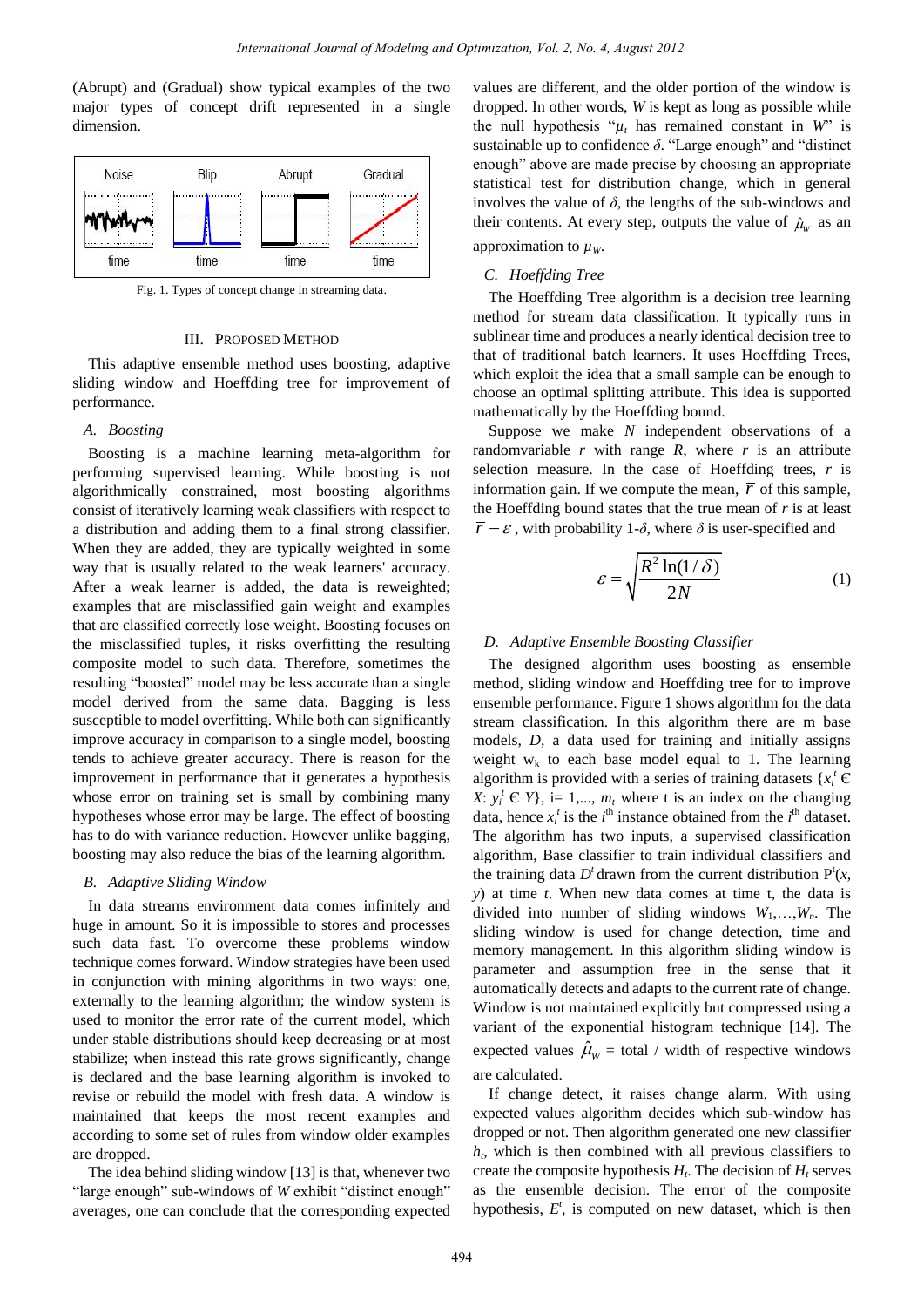used to update the distribution weights. Once the distribution is updated, the algorithm calls the Base classifier & asks it to create the  $t<sup>th</sup>$  classifier  $h<sub>t</sub>$  using drawn from the current training dataset  $D^t$  i.e.  $h_t$  :  $X \rightarrow Y$ . All classifiers are generated for  $h_k$ ,  $k=1,\ldots,t$  are evaluated on the current dataset by computing  $\varepsilon_k^t$ , the error of the  $k^{\text{th}}$  classifier  $h_k$  at the  $t^{\text{th}}$  time step.

$$
\varepsilon_i^t = \sum_{i=1}^{m'} D'(i) \left[ h_k(x_i) \neq y_i \right] \tag{2}
$$

for  $k = 1, 2, ..., t$ 

At current time step t, we have t error measures one for each classifier generated. The error is calculated using equation (2) and then it is used for to update weight. Then the weight is dynamically updated using equation (3),

$$
w_k = \left(1 - \varepsilon_{k}^{t}\right) / \varepsilon_{k}^{t} \tag{3}
$$

Using this updated weight, classifier is constructed. The performance evaluation of classifier is important in concept drifting environment. If the performance of the classifier has going down then this algorithm drops the classifier and add next classifier in ensemble for maintaining ensemble size.

This classifier assigns dynamic sample weight. It keeps the window of length W using only O (log W) memory & O (log W) processing time per item, rather than the O (W) one expects from a naïve implementation. It is used as *change detector* since it shrinks window if and only if there has been significant change in recent examples, and *estimator* for the current average of the sequence it is reading since, with high probability, older parts of the window with a significantly different average are automatically dropped. The proposed classifier uses Hoeffding tree as a base learner. Because of this algorithm woks faster and increases performance. Basically algorithm is light weight means that it uses less memory. Windowing technique does not store whole window explicitly but instead of this it only stores statistics required for further computation. In this proposed algorithm the data structure maintains an approximation of the number of 1"s in a sliding window of length W with logarithmic memory and update time. The data structure is adaptive in a way that can provide this approximation simultaneously for about O(logW) sub windows whose lengths follow a geometric law, with no memory overhead with respect to keeping the count for a single window. Keeping exact counts for a fixed-window size is impossible in sub linear memory. This problem can be tackled by shrinking or enlarging the window strategically so that what would otherwise be an approximate count happens to be exact. More precisely, to design the algorithm a parameter M is chosen which controls the amount of memory used to O(MlogW/M) words.

# IV. EXPERIMENTS AND RESULTS

The proposed method has tested on both real and synthetic datasets. The proposed algorithm has compared with OzaBag [15], OzaBoost [15] and OCBoost [16], OzaBagADWIN [17] and OzaBagASHT [17]. The experiments were performed on a 2.59 GHz Intel Dual Core processor with 3 GB RAM, running on UBUNTU 8.04. For testing and comparison MOA [18] tool and Interleaved Test-Then-Train method has used.

|                | Algorithm: AEC : an ensemble set of classifiers $\{C_1, C_2, \ldots C_m\}$ m $\Leftarrow$ M |
|----------------|---------------------------------------------------------------------------------------------|
|                | Input: D, a set of class labeled training tuples                                            |
|                | <b>Base learning algorithm</b>                                                              |
|                | Output : a composite model                                                                  |
|                | Method:                                                                                     |
|                | 1. for base model $i=1$ to m                                                                |
| 2.             | initialize window W as an empty list of buckets                                             |
| 3 <sub>1</sub> | initialize width, variance and total                                                        |
| 4.             | for each $t > 0$                                                                            |
| 5.             | do setInput $(x_t, W)$                                                                      |
| б.             | output $\mu_{\nu}$ and change alarm                                                         |
| 7.             | for every window <b>k</b>                                                                   |
| 8.             | compute error rate on every window $\varepsilon_k^{\ t}$                                    |
| 9.             | if change detected                                                                          |
| 10.            | set new sample weight $w_k' = (1 - \epsilon_k^t)/ \epsilon_k^t$                             |
| 11.            | else                                                                                        |
| 12.            | $w_k' = 1$                                                                                  |
| 13.            | end if                                                                                      |
| 14.            | update weight                                                                               |
| 15.            | learn classifier                                                                            |
| 16.            | end for                                                                                     |
| 17.            | end for                                                                                     |
| 18.            | if m=M                                                                                      |
| 19.            | add next classifier $C_{m+1}$                                                               |
| 20.            | $drop C_1$                                                                                  |
| 21.            | end if                                                                                      |
|                | 22. end for                                                                                 |

Fig. 2. Proposed agorithm.

#### *A. Experiment using Synthetic Data*

The synthetic data sets are generated with drifting concept concepts based on random radial basis function (RBF) and SEA.

**Random Radial Basis Function Generator-** The RBF generator works as follows - A fixed number of random centroids are generated. Each center has a random position, a single standard deviation, class label and weight. New examples are generated by selecting a center displacement is randomly drawn from a Gaussian distribution with standard deviation determined by the chosen centroid also determines the class label of the example. This effectively creates a normally distributed hypersphere of examples surrounding each central point with varying densities. Only numeric attributes are generated. Drift is introduced by moving the centroids with constant speed. This speed is initialized by a drift parameter.

**SEA Generator-** This artificial dataset contains abrupt concept drift, first introduced in [13]. It is generated using three attributes, where only the two first attributes are relevant. All three attributes have values between 0 and 10. The points of the dataset are divided into 4 blocks with different concepts. In each block, the classification is done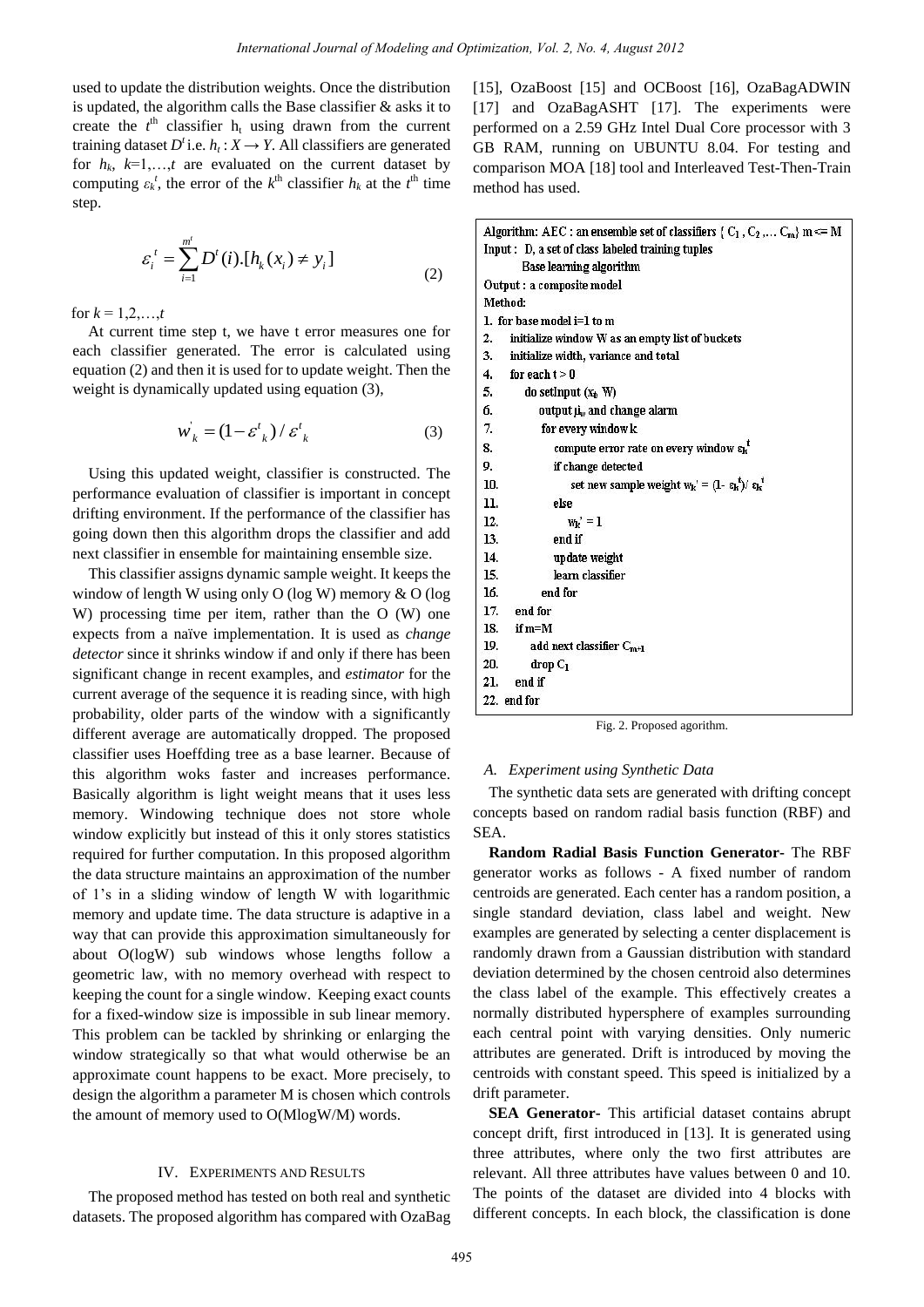using  $f_1+f_2 \leq \theta$ , where  $f_1$  and  $f_2$  represent the first two attributes and  $\theta$  is a threshold value. The most frequent values are 8, 9, 7 and 9.5 for the data blocks. 10% of class noise was then introduced into each block of data by randomly changing the class value of 10% of instances.

**LED Generator-** The dataset generated is to predict the digit displayed on a seven segment LED display, where each attribute has a 10% chance of being inverted. It has an optimal Bayes classification rate of 74%. The particular configuration of the generator used for experiments (led) produces 24 binary attributes, 17 of which are irrelevant.

For all the above datasets the ensemble size has set to 10 and the dataset size in instances has been selected as 1 million. All the experiments are carried out using same parameter settings and prequential method.

**Prequential method-** In Prequential method the error of a model is computed from the sequence of examples. For each example in the stream, the actual model makes a prediction based only on the example attribute-values. The prequential-error is computed based on an accumulated sum of a loss function between the prediction and observed values.

Comparison in terms of time (in sec) and memory (in MB) has tabulated in Table I and II respectively. The learning curves using RBF, SEA and LED datasets has depicted in Fig. 3, Fig. 4 and Fig. 5.

TABLE I: COMPARISON IN TERMS OF TIME (IN SEC) USING SYNTHETIC **DATASET** 

| .              |        |       |                                                       |  |  |  |
|----------------|--------|-------|-------------------------------------------------------|--|--|--|
|                |        |       | RBF-drift=0.001 SEA w=100000 LED drifting attribute=3 |  |  |  |
| OzaBag         | 132.07 | 58.21 | 227.29                                                |  |  |  |
| OzaBagASHT     | 134.64 | 48.48 | 309.36                                                |  |  |  |
| OzaBagADWIN    | 156.61 | 85.06 | 421.41                                                |  |  |  |
| OzaBoost       | 163.29 | 68.58 | 239.06                                                |  |  |  |
| <b>OCBoost</b> | 190.91 | 90.12 | 364.54                                                |  |  |  |
| AEBC           | 177.57 | 65.31 | 528.96                                                |  |  |  |

TABLE II: COMPARISON IN TERMS OF MEMORY(IN Mb) USING SYNTHETIC DATASET

|             |        |       | RBF-drift=0.001 SEA w=100000 LED drifting attribute=3 |
|-------------|--------|-------|-------------------------------------------------------|
| OzaBag      | 0.926  | 0.331 | 0.610                                                 |
| OzaBagASHT  | 0.163  | 0.069 | 0.289                                                 |
| OzaBagADWIN | 0.003  | 0.331 | 0.149                                                 |
| OzaBoost    | 0.918  | 0.411 | 0.687                                                 |
| OCBoost     | 0.873  | 0.222 | 0.637                                                 |
| AEBC        | 0.0005 | 0.077 | 0.131                                                 |

#### *B. Experiment using Real dataset*

In this subsection, the proposed method has tested on real data sets from UCI machine learning repositoryhttp://archive.ics.edu/ml/datasets.html. The proposed classifier is compared with Ozabag, OzaBagASHT, OzaBagADWIN, OzaBoost and OCBoost. The result is calculated in terms of time, accuracy and memory. The comparison in terms of time, accuracy and memory has tabulated in Table III, Table IV and Table V.



Fig. 3. Learning curves using RBF dataset.



Fig. 4. Learning curves using SEA dataset.



Fig. 5. Learning curves using LED dataset.

TABLE III: COMPARISON IN TERMS OF TIME(IN SEC) USING REAL DATASET

| Dataset       | OzaBag |        | OzaBagASHT   OzaBagADWIN   OzaBoost   OCBoost |         |         | AEBC   |
|---------------|--------|--------|-----------------------------------------------|---------|---------|--------|
| Krkopt-chess  | 4.62   | 4.86   | 3.30                                          | 6.64    | 13.8    | 2.22   |
| Adult         | 16.38  | 13.72  | 13.34                                         | 18.12   | 14.52   | 9.03   |
| Connect-4     | 30.26  | 27.98  | 21.16                                         | 33.80   | 35.35   | 27.40  |
| Census-income | 454.66 | 265.11 | 441.18                                        | 555.59  | 203.42  | 89.75  |
| KDDCup-10%    | 898.15 | 757.71 | 462.46                                        | 1085.79 | 1341.88 | 529.00 |

TABLE IV: COMPARISON IN TERMS OF ACCURACY(IN %) USING REAL DATASET

| Dataset       |       |       | OzaBag   OzaBagASHT   OzaBagADWIN   OzaBoost   OCBoost |       |       | AEBC  |
|---------------|-------|-------|--------------------------------------------------------|-------|-------|-------|
| Krkopt-chess  | 66.50 | 73.50 | 97.10                                                  | 74.36 | 10.07 | 99.00 |
| Adult         | 27.20 | 78.60 | 83.60                                                  | 61.40 | 45.40 | 84.60 |
| Connect-4     | 72.90 | 73.10 | 69.20                                                  | 73.70 | 60.90 | 76.80 |
| Census-income | 94.30 | 93.60 | 94.30                                                  | 93.80 | 92.00 | 94.10 |
| KDDCup-10%    | 98.60 | 98.99 | 98.96                                                  | 98.78 | 16.29 | 99.60 |